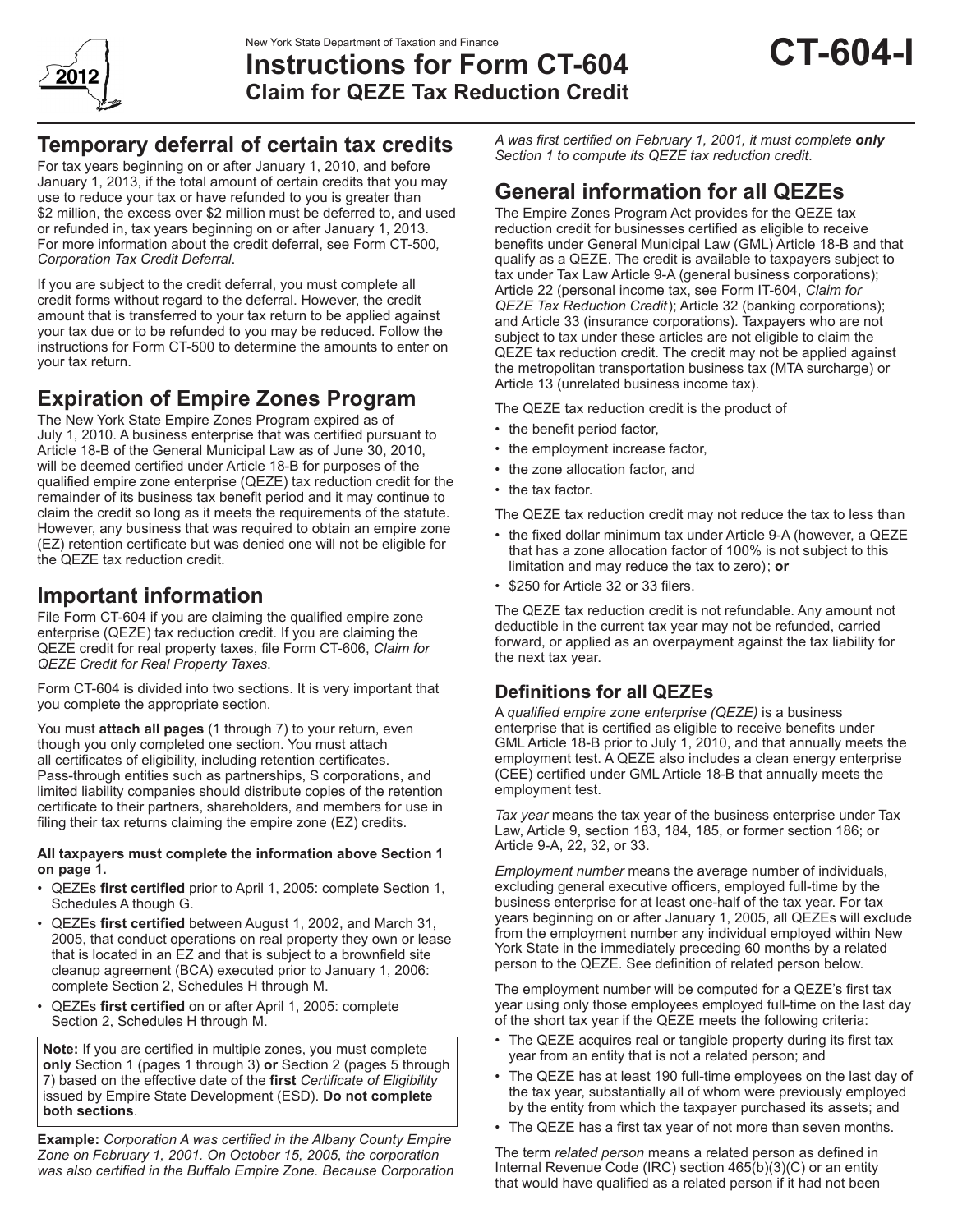### **Page 2** of 8 **CT-604-I** (2012)

dissolved, liquidated, merged with another entity or otherwise ceased to exist or operate.

The information on page 2 represents the Internal Revenue Service (IRS) interpretation of the definition of related persons in the IRC section 465(b)(3)(C) as contained in IRS Publication 925, *Passive Activity and At-Risk Rules*. When preparing your tax return, you should refer to section 465(b)(3)(C) to see if the definition of related persons has been amended.

*Related persons* include the following:

- Members of a family, but only an individual's brothers and sisters, half-brothers and half-sisters, a spouse, ancestors (parents, grandparents, etc.), and lineal descendants (children, grandchildren, etc.)
- Two corporations that are members of the same controlled group of corporations determined by applying a 10% ownership test
- The fiduciaries of two different trusts, or the fiduciary and beneficiary of two different trusts, if the same person is the grantor of both trusts
- A tax-exempt educational or charitable organization and a person who directly or indirectly controls it (or a member of whose family controls it)
- A corporation and an individual who owns directly or indirectly more than 10% of the value of the outstanding stock of the corporation
- A trust fiduciary and a corporation of which more than 10% in value of the outstanding stock is owned directly or indirectly by or for the trust or by or for the grantor of the trust
- The grantor and fiduciary, or the fiduciary and beneficiary, of any trust
- A corporation and a partnership if the same persons own over 10% in value of the outstanding stock of the corporation and more than 10% of the capital interest or the profits interest in the partnership
- Two S corporations if the same persons own more than 10% in value of the outstanding stock of each corporation
- An S corporation and a regular corporation if the same persons own more than 10% in value of the outstanding stock of each corporation
- A partnership and a person who owns directly or indirectly more than 10% of the capital or profits of the partnership
- Two partnerships if the same persons directly or indirectly own more than 10% of the capital or profits of each
- Two persons who are engaged in business under common control
- An executor of an estate and a beneficiary of that estate

To determine the direct or indirect ownership of the outstanding stock of a corporation, apply the following rules:

- 1. Stock owned directly or indirectly by or for a corporation, partnership, estate, or trust is considered owned proportionately by or for its shareholders, partners, or beneficiaries.
- 2. Stock owned directly or indirectly by or for an individual's family is considered owned by the individual. The family of an individual includes only brothers and sisters, half-brothers and half-sisters, a spouse, ancestors, and lineal descendants.
- 3. Any stock in a corporation owned by an individual (other than by applying rule 2) is considered owned directly or indirectly by the individual's partner.

When applying rule 1, 2, or 3, stock considered owned by a person under rule 1 is treated as actually owned by that person. However, if a person constructively owns stock because of rule 2 or 3, he or she does not own the stock for purposes of applying either rule 2 or 3 to make another person the constructive owner of the same stock.

*General executive officers* are the chairman, president, vice president, secretary, assistant secretary, treasurer, assistant treasurer, comptroller, and any other officer charged with the general affairs of the corporation. A *general executive officer* is, therefore, an appointed or elected officer of the corporation having company-wide authority with respect to assigned functions or responsibility for an entire division of the company.

*Full‑time employment* means a job consisting of at least 35 hours per week or two or more jobs that together constitute the equivalent of a job of at least 35 hours per week. A seasonal business (a business that regularly operates for less than an entire tax year, such as a ski resort) that employs individuals full-time for at least three months of continuous duration may include these individuals in the employment number if they are working in a job consisting of at least 35 hours per week.

*Test date* is the later of July 1, 2000, or the date prior to July 1, 2010, on which the business enterprise was **first** certified under GML Article 18‑B. Subsequent certifications will not change the test date.

*Test year* is the last tax year **ending before the test date**. If a business enterprise does not have a tax year that ends before the test date, the enterprise will be deemed to have a test year that will be either the last calendar year ending before its test date, or, if the enterprise is a fiscal filer, the test year will be the fiscal year ending before its test date.

*Employment increase factor* is an amount that cannot exceed 1.0, but that is the greater of the excess of the QEZE's employment number in EZs in which the QEZE is certified for the current tax year over the QEZE's test year employment number in those zones divided by

- the QEZE's test year employment number in those zones, **or**
- 100.

*Zone allocation factor* is a percentage that represents your economic presence in the EZs in which you are certified. For a CEE, the zone allocation factor equals 100%.

*Value of real and tangible personal property* is the federal adjusted basis of your property (except rental property, which is eight times your gross yearly rent). However, Article 9-A taxpayers may use fair market value when computing your QEZE property factor if you made a one-time revocable election to use fair market value as the value of all your real and tangible personal property for purposes of the property factor of the business allocation percentage, and that election has not been revoked.

For periods beginning on or after January 1, 2007, if you are no longer required to make the election for purposes of the property factor, and you have not already made the election in previous tax years, you may still elect to use fair market value for purposes of the zone allocation factor. The election is made by using fair market values when completing Form CT-604.

*Tax factor* is the tax calculated under each applicable article of the Tax Law that is based on income. If an article provides for two tax measures based on income, the greater of the two is the tax factor. For more information, see TSB-M-06(1)C, *Qualified Empire Zone Enterprise (QEZE) Tax Credits*.

## **Instructions for corporations (other than New York S corporations)**

If you are a corporation (other than a New York S corporation) that is eligible for the QEZE tax reduction credit, and you are not claiming any other QEZE tax credits from pass-through entities (such as partnerships), complete either Section 1 or Section 2 and transfer the amount of credit to your corporation franchise tax return.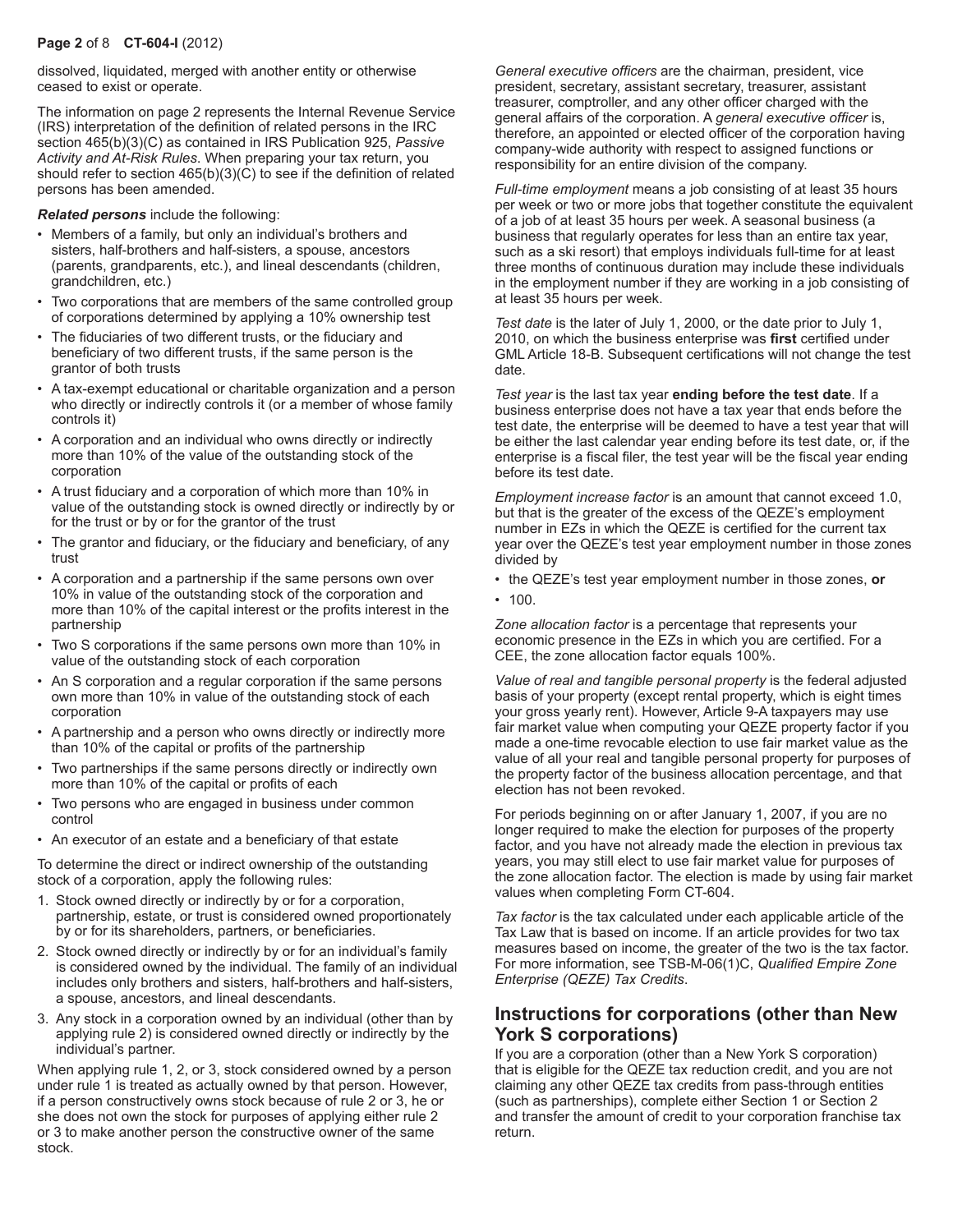If you are a corporation that is a QEZE and eligible for the credit, and you also have QEZE credits from a partnership that is a QEZE, file Form CT-604 as instructed above, and file Form CT-604-CP, *Claim for QEZE Credit for Real Property Taxes and QEZE Tax Reduction Credit for Corporate Partners*, to compute the credits from the partnership. Add the totals from both forms, and enter the result in the appropriate credit box on your franchise tax return.

## **Instructions for corporate partners**

Use Form CT-604-CP if you are receiving pass-through credits from a partnership. Your partnership will provide you with the information you need to calculate these credits.

## **Instructions for New York S corporations**

If you are a New York S corporation, compute three of the four factors used to compute the QEZE tax reduction credit:

- the benefit period factor,
- the employment increase factor, and
- the zone allocation factor.

Provide your shareholder(s) with each of these three factors. The shareholder(s) will use these three factors to calculate the tax reduction credit on Form IT-604 for personal income tax. The fourth factor, the tax factor, is computed by the shareholder(s) on Form IT-604, which is filed with personal income tax returns.

Complete Form CT-604 as follows:

- 1. Complete **either** Section 1 (Schedules A, B, C, and D) **or** Section 2 (Schedules H, I, J, and K).
- 2. Transfer the employment increase factor, the zone allocation factor, and the benefit period factor calculated on this form to Form CT-34-SH, *New York S Corporation Shareholders' Information Schedule*.

Provide the shareholders with these three factors so they may calculate their credit on Form IT-604. Do not prorate these factors.

3. Complete Section 1 (Schedules F and G) **or** Section 2 (Schedule M).

If you are a corporate partner passing on to your shareholders credit from a partnership and you are not passing credit earned by you, **do not** complete this form. Instead, the S corporation must use Form CT-34-SH to report the benefit period factor, the employment increase factor, and the zone allocation factor of the partnership (see Form CT-34-SH-I, *Instructions for Form CT-34-SH).* Each individual shareholder can then compute the tax reduction credit on Form IT-604, which is for personal income taxpayers.

## **Instructions for shareholders of New York S corporations**

Shareholders of New York S corporations: **Do not file** this form. Use Form IT-604 to claim your credit if you are an individual, estate, or trust. Your S corporation will provide you with your pro rata share of the three factors you need to compute your tax reduction credit on Form IT-604. Compute the fourth factor (tax factor) on Form IT-604.

# **Section 1 – For QEZEs first certified prior to April 1, 2005**

Complete Section 1 **only** if the QEZE was first certified **prior to**  April 1, 2005. Do not complete Section 2.

QEZEs first certified between August 1, 2002, and March 31, 2005, that conduct operations on real property they own or lease that is located in an EZ and is subject to a BCA executed prior to January 1, 2006: **do not** complete this section. Instead, complete Section 2, Schedules H through M.

## **Eligibility for QEZEs first certified prior to April 1, 2005**

A business enterprise that is first certified as eligible to receive benefits under GML Article 18‑B **prior to** April 1, 2005, is a QEZE for each of the 15 tax years during its business tax benefit period if in those tax years the business enterprise meets the annual employment test. Owners of qualified investment projects and significant capital investment projects may qualify for an extended business tax benefit period. See business tax benefit period below.

# **Schedule A – Employment test for QEZEs first certified prior to April 1, 2005**

Complete Schedule A to determine if you meet the annual employment test. If you marked *No* on either line 3 or line 6, **stop**; you **do not** qualify for the QEZE tax reduction credit for the current tax year.

Refer to *Definitions for all QEZEs* when computing the employment test.

The *employment test* will be met for a tax year if the business enterprise's employment number in all EZs, whether the business enterprise is certified there or not, equals or exceeds its employment number in all EZs in the base period; and the business enterprise's employment number in New York State outside all EZs for the tax year equals or exceeds its employment number in New York State outside all EZs in the base period. For information as to whether your business enterprise has employees in an EZ in which your business enterprise is not certified, you may contact ESD.

There are additional employment test requirements for businesses with a base period of zero years or zero employment in the base period. See additional instructions on page 4.

If there is a change in zone boundaries or if the QEZE is in a newly designated zone, the QEZE will compute its employment test as if the boundaries of the revised or newly designated zone existed during its base period and test year. If a business moves to a location that later becomes part of an EZ, the employment number is computed as if the business was located in the zone during its base period and test year.

If a business relocates to an EZ from a business incubator facility operated by a municipality or by a public or private not-for-profit entity, the QEZE will compute its employment test as if it were located in the EZ during the base period. A *business incubator facility* provides business support services or space, or both, to newly established enterprises.

*Base period* is the five tax years immediately preceding the test year. If the business enterprise has fewer than five years preceding the test year, then the base period is the smaller set of years. If you are a business enterprise in your first tax year of doing business in New York State, your base period is zero years.

*Business tax benefit period* means either the first 15 tax years beginning on or after January 1, 2001 (if your test date occurred on or before December 31, 2001), or the 15 tax years after your test year (if your test date occurred on or after January 1, 2002, but prior to April 1, 2005). See new business definition for exception.

However, owners of qualified investment projects (as defined under GML section 957(s)) that have been approved by the Commissioner of Economic Development, will be allowed an additional business tax benefit period of ten years for purposes of the QEZE tax reduction credit. For these owners, the business tax benefit period is extended to include an additional ten tax years starting with the tax year in which the business enterprise's benefit period commencement date occurs (but only for those years in which the employment test is met).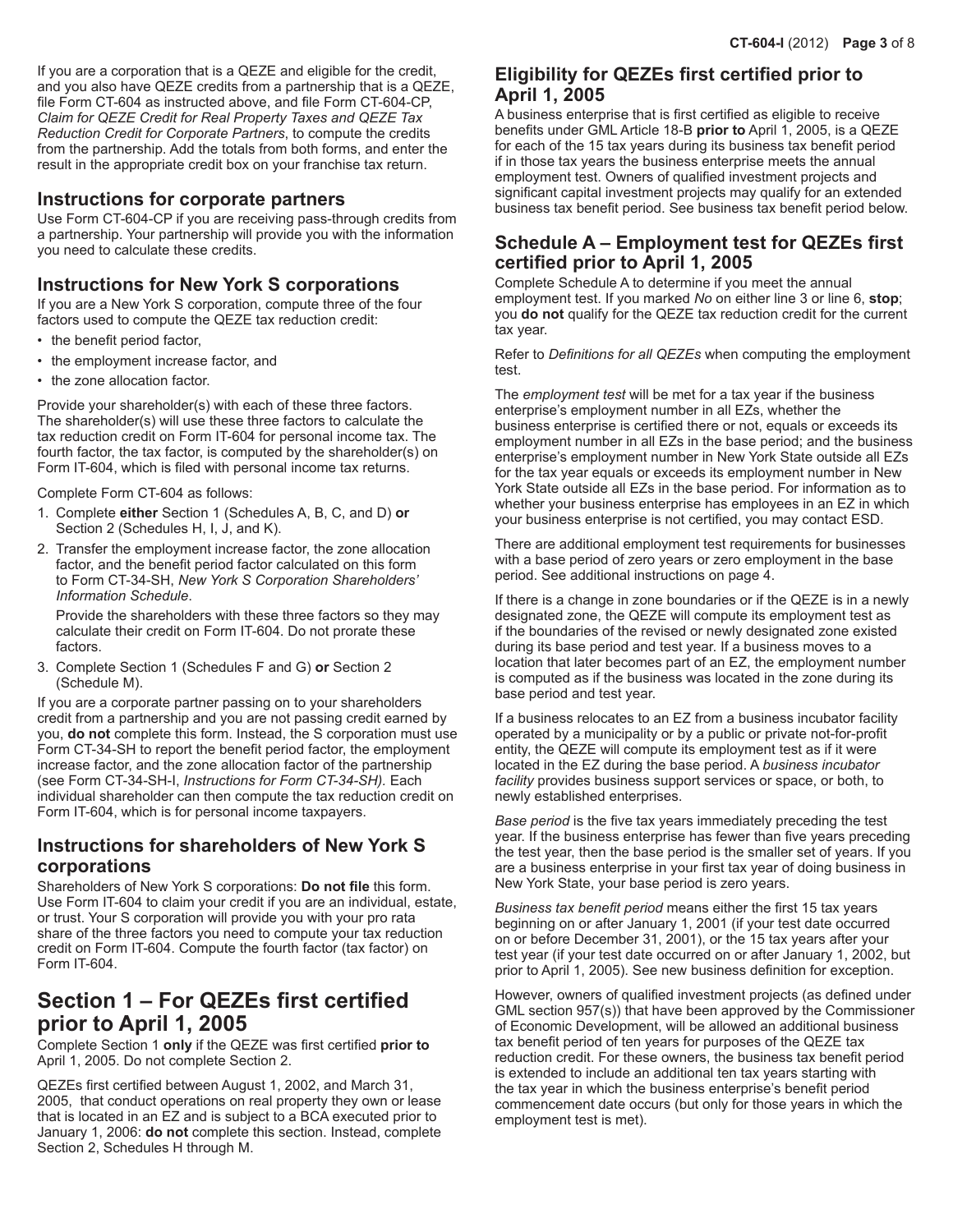### **Page 4** of 8 **CT-604-I** (2012)

The benefit period commencement date is determined by an election made by the business enterprise on its report for the tax year which includes the date of certification of the business enterprise at the location of the qualified investment project. The business enterprise can elect either (A) the business enterprise's date of certification under GML Article 18-B at the location of the qualified investment project or (B) the date when property constituting a qualified investment project is first placed in service. If you choose to make the election under B, attach a statement. If no election is made, the benefit period commencement date will be A as described above.

If a QEZE that is an owner of a qualified investment project is also approved by the Commissioner of Economic Development as the owner of a significant capital investment project (as defined under GML section 957(t)), the business tax benefit period is increased to include an additional ten tax years beginning with the tax year in which the significant capital investment project is placed in service. The property must be placed in service during the business enterprise's business tax benefit period as described above.

If a QEZE is an owner of a qualified investment project, a significant capital investment project, or both, the business tax benefit period may extend beyond ten years.

*Benefit period factor* is a number from zero to one, based on the tax year of the business tax benefit period, that is designed to phase out the benefit in the last five years of the business tax benefit period. (See Form CT-604, page 3, *Benefit period factor table*.) For an owner of a qualified investment project or a significant capital investment project, the benefit period factor will be 1.0 during the entire business tax benefit period.

#### **Additional employment test requirements for businesses with a base period of zero years or zero employment in the base period**

For a business enterprise first **certified prior to August 1, 2002**, if the base period is zero years or the base period employment is zero, and the enterprise is similar in ownership and operation to an existing or previously existing taxpayer, it can continue to access QEZE benefits only if the enterprise was formed for a valid business purpose and not solely to gain EZ benefits.

*Valid business purpose* means one or more business purposes, other than the avoidance or reduction of taxation, which alone or combined are the primary motivation for some business activity or transaction that changes the economic position of the taxpayer in a meaningful way (apart from tax effects). The economic position of the taxpayer includes an increase in the market share of the taxpayer, or the entry by the taxpayer into new business markets.

For a business enterprise first **certified on or after August 1, 2002, and before April 1, 2005**, if the base period is zero years and the employment number in the zone is greater than zero in a tax year, then the enterprise meets the employment test **only** if it qualifies as a new business.

*New business* means any business entity, except one that is substantially similar in operation and in ownership to a business entity taxable, or previously taxable, under Tax Law, Article 9, section 183, 184, 185, or 186; Article 9-A, 32, or 33; former Article 23 (or that would have been subject to Article 23 as this article was in effect January 1, 1980); or the income (or losses) of which is (or was) included under Article 22.

A business enterprise that is approved by the Commissioner of Economic Development as the owner of a qualified investment project or a significant capital investment project will be considered a new business for purposes of the QEZE tax reduction credit if it:

- has a base period of zero years;
- has placed property (or a project that includes such property) in service which comprises the qualified investment project or significant investment project; and
- is certified by December 31, 2007.

For tax years beginning on or after January 1, 2005, a business that is identical in ownership and operation to an existing taxpayer will meet the new business test if the businesses are operating in different counties in the state. The new business **must use the remaining business tax benefit period** of the existing identical taxpayer.

#### **Part 1 – EZ employment**

Compute your employment number within all EZs, whether certified in all zones or not, for the current tax year and the five-year base period. When computing this number, exclude all employees who were not employed by the QEZE for at least one-half of the tax year.

For purposes of these instructions, all references to *current tax year* mean the tax year covered by this claim.

**Line 1 –** For each date specified of the current tax year, enter the number of full-time employees, excluding general executive officers, located within any EZ whether the QEZE is certified in the EZ or not. Divide the total number of full-time EZ employees for the current tax year by the number of the dates occurring during the current tax year (even if you had no employees on those dates) to obtain the current tax year employment number. Make no entries for any dates that did not occur during your tax year. Do not include those dates in the calculation.

**Line 2 –** For each date specified in the base period, enter the number of full-time employees, excluding general executive officers, located within any EZ whether the QEZE is certified in the EZ or not. Divide the total number of full-time EZ employees for each date specified of the five-year base period by the number of dates occurring during the five-year base period (even if you had no employees on those dates) to obtain the base period employment number. Make no entries for any dates prior to the date you began business in New York, and do not include those dates in the calculation.

**Example:** *A QEZE that is a calendar-year filer begins business in New York on May 1, 2001, and is first certified on January 1, 2003. The QEZE's test date is January 1, 2003. The test year is the tax year ending December 31, 2002. The base period is May 1, 2001 - December 31, 2001, a short tax year. Since March 31, 2001, does not occur during this enterprise's base period, no entry is made for this date. The QEZE has no employees on June 30, 2001. It hires three employees on July 1, 2001. The QEZE will compute its total number of full‑time employees within all EZs in the base period as follows:*

| Base period<br>employment number |                                                                       | Tax year ending<br>$(mm-vv)$ | Mar 31 | June 30 | Sept 30 | Dec 31 | Total |  |
|----------------------------------|-----------------------------------------------------------------------|------------------------------|--------|---------|---------|--------|-------|--|
| a                                | Number in base year 1                                                 | $12 - 01$                    |        | Ω       | 3       | 3      | 6     |  |
| b                                | Number in base year 2                                                 |                              |        |         |         |        |       |  |
| c                                | Number in base year 3                                                 |                              |        |         |         |        |       |  |
| d                                | Number in base year 4                                                 |                              |        |         |         |        |       |  |
| e                                | Number in base year 5                                                 |                              |        |         |         |        |       |  |
|                                  | Total number of full-time employees within all EZs in the base period |                              |        |         |         |        |       |  |

*In this example, the employment number within all EZs in the base period is 2 (six divided by three) because the QEZE divides the total number of full-time EZ employees by the number of dates that occurred in the QEZE's base period. The base period in this instance was one short tax year.*

**Line 3 –** The EZ current tax year employment number (line 1) must equal or exceed the EZ base period employment number (line 2) to qualify for the QEZE tax reduction credit. If you marked *No,* **stop**; you **do not** qualify for this credit.

### **Part 2 – New York State employment outside all EZs**

Complete Part 2 in the same manner as you completed Part 1; however, include only those employees who are located outside all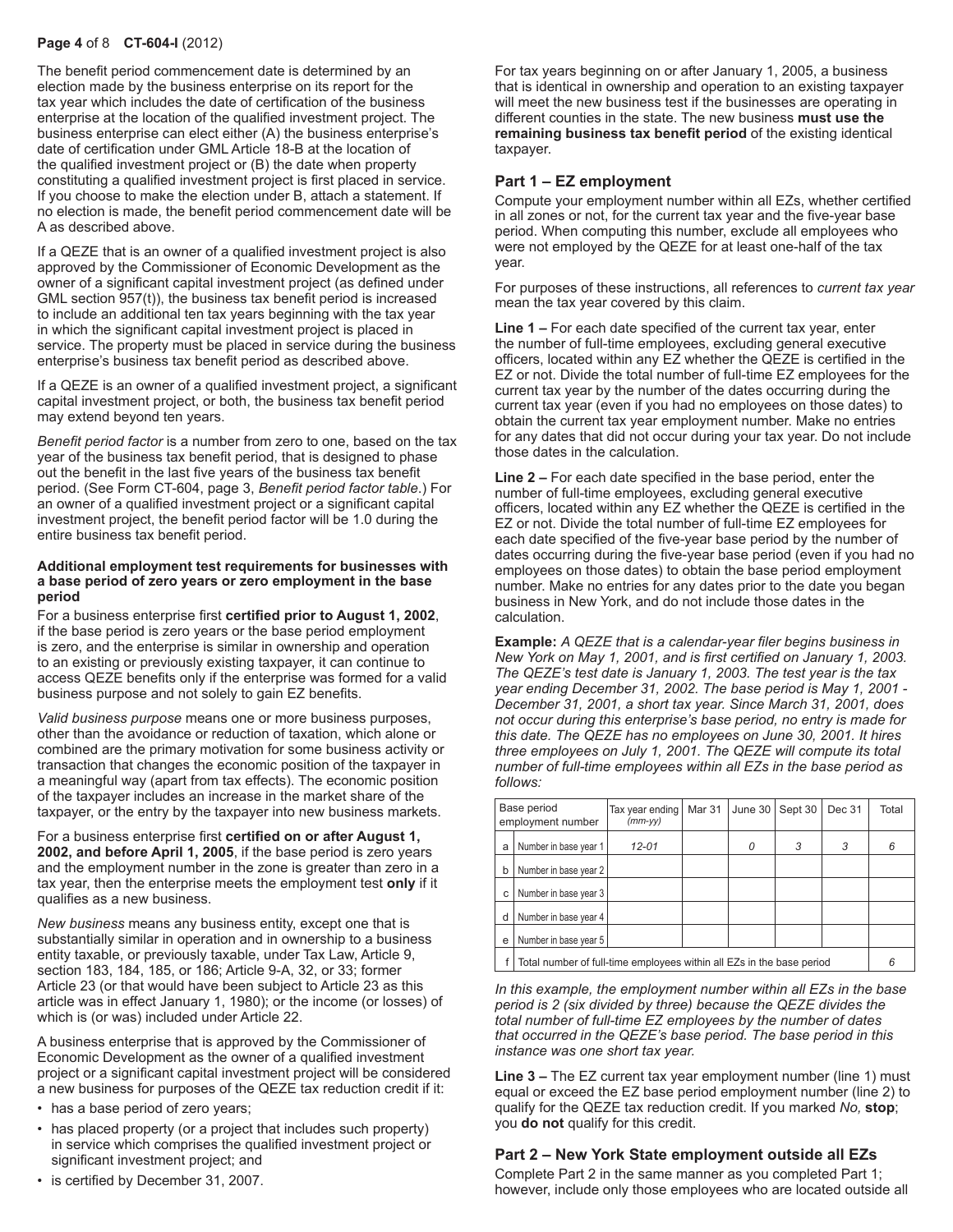EZs but within New York State. When computing this number, first exclude all employees who were not employed by the QEZE for at least one-half of the tax year.

**Line 6 –** The current tax year employment number in New York State outside all EZs (line 4) must equal or exceed the base period employment number in New York State outside all EZs in the base period (line 5) to qualify for the QEZE tax reduction credit. If you marked *No,* **stop**; you **do not** qualify for this credit.

## **Schedule B – Computation of test year employment number within the EZs in which you are certified**

**Line 7 –** Divide the total number of full-time employees within the EZs for your test year by the number of the dates occurring during the year (even if you had no employees on those dates) to obtain your test year employment number. Make no entries for any dates that did not occur during your test year. Do not include those dates in the calculation. Include only the employees working within EZs in which you are certified that were employed by the QEZE for at least one-half of the tax year.

## **Schedule C – Employment increase factor**

The employment increase factor (see *Definitions for all QEZEs)* cannot exceed 1.0. If your test year employment number is zero, and your current tax year employment number is greater than zero, your employment increase factor is 1.0.

**Line 8 –** Include on this line the current tax year employment number in the EZs in which you are certified.

**Note:** If you have employment in an EZ in which you are not certified, your current tax year employment number will not be the same as the number computed on line 1. For purposes of this calculation, you will include only those employees working in EZs in which you are certified that were employed by the QEZE for at least one-half of the tax year.

# **Schedule D – Zone allocation factor**

This factor represents the economic presence of the QEZE in an EZ. The *zone allocation factor* is a percentage computed using two factors: a property factor and a payroll factor. The percentage is calculated by adding the two percentages determined on lines 15 and 17 and then dividing the result by two.

**Line 14, column A –** Enter the QEZE's average value of real and tangible personal property (see *Definitions for all QEZEs)*, whether owned or rented, that is located within the EZs in which you are certified under GML Article 18-B in your current tax year.

**Line 14, column B –** Enter the QEZE's average value of real and tangible personal property (see *Definitions for all QEZEs)* located within New York State in your current tax year.

**Line 16, column A –** Enter the wages paid or accrued by the QEZE to its employees in EZs in which you are certified under GML Article 18-B in the current tax year. Exclude wages paid to general executive officers.

**Line 16, column B –** Enter the wages paid or accrued by the QEZE to its employees located within New York State for the current tax year. Exclude wages paid to general executive officers.

# **Schedule E – QEZE tax reduction credit**

New York S corporations: **Do not** calculate the QEZE tax reduction credit on this form. Transfer the employment increase factor, zone allocation factor, and benefit period factor to Form CT-34-SH and provide your shareholders with these factors. The shareholders will calculate the QEZE tax reduction credit on Form IT‑604.

## **Part 1 – Computation of QEZE tax reduction credit**

## **Line 23 – Tax factor**

**Article 9‑A filers –** Enter the greater of the tax on the entire net income (ENI) base or the tax on the minimum taxable income (MTI) base from Form CT-3, *General Business Corporation Franchise Tax Return*. **Do not** enter your tax on capital or your fixed dollar minimum tax.

**Article 32 filers –** Enter the greater of the ENI base tax or the alternative ENI base tax from Form CT-32, *Banking Corporation Franchise Tax Return*.

**Article 33 CT-33 filers, including unauthorized insurance corporations –** Enter the greater of the tax on the ENI base or the tax on the ENI plus compensation base from Form CT-33, *Life Insurance Corporation Franchise Tax Return*.

**Article 33 CT-33-NL filers –** To claim the QEZE tax reduction credit you must calculate a tax factor for the tax year by preparing a pro forma tax return calculating a tax on income for the year the credit is claimed.

Prepare Form CT-33 to calculate the tax on ENI and the tax on ENI plus compensation. Attach the pro forma tax return to this form. Enter the greater of these tax amounts on line 23.

**Article 9-A Combined filers –** Multiply your combined tax (the greater of tax on ENI or MTI base) by the ratio of the QEZE's income allocated to New York State divided by the combined group's income allocated to New York State. Do not include in the numerator or the denominator any member's losses included in the combined group's income. Enter the result on line 23. This ratio may not exceed 1.0.

### **Part 2 – Application of QEZE tax reduction credit**

**Note:** This credit **cannot** be refunded or carried forward. Any amount not deductible in the current tax year is lost.

**Line 25 –** Enter the amount from the following franchise tax returns, **plus** any net recaptured tax credits:

- Form CT-3, line 78
- Form CT-3-A, line 77
- Form CT-32, line 5
- Form CT-32-A, line 5
- Form CT-33, line 11
- Form CT-33-A, line 15
- Form CT-33-NL, line 5

**Line 26 –** If you are applying multiple credits, see your franchise tax return instructions to determine the order in which the credits should be applied. Article 9-A taxpayers may also refer to Form CT-600-I, *Instructions for Form CT-600, Ordering of Corporation Tax Credits*, to determine the proper order of application for the tax credits claimed. If you are included in a combined return, include any amount of tax credit(s), including the QEZE tax reduction credit, being claimed by other members of the combined group that you wish to apply before your QEZE tax reduction credit.

**CT-33 and CT-33-A filers, including unauthorized insurance corporations:** do not enter on this line any amount of EZ wage tax credit, zone equivalent area (ZEA) wage tax credit, or EZ capital tax credit you may be claiming. If you are included in a combined return, do not include any amount of these credits being claimed by other members of the combined group.

**Line 30 –** Enter the lesser of line 24 or line 29.

If your total credits from all sources are **\$2 million or less**, enter the amount from line 30 on your franchise tax return.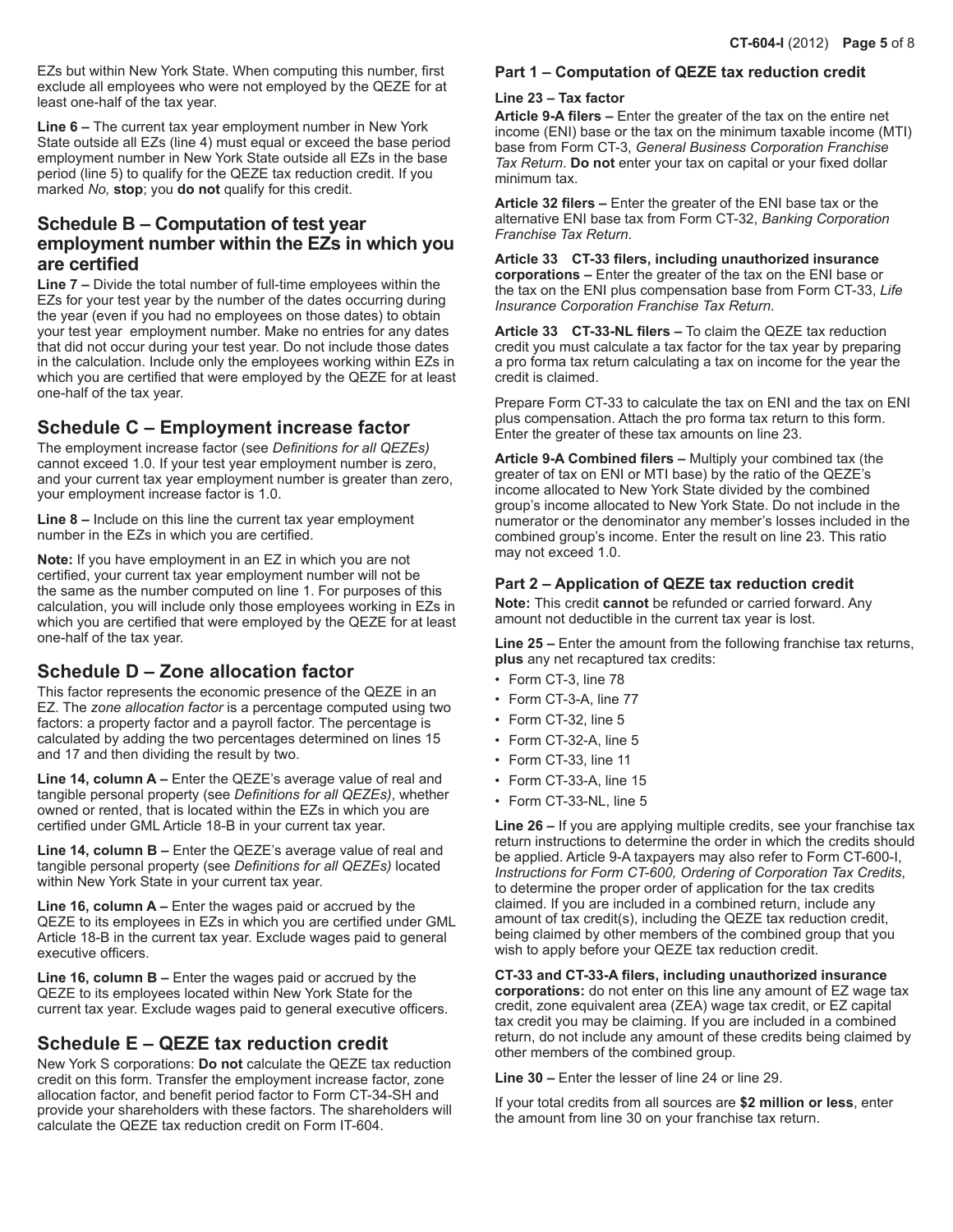### **Page 6** of 8 **CT-604-I** (2012)

If your total credits from all sources are **more than \$2 million**, you may be subject to the temporary credit deferral. Complete line 30 but do not enter the amount from line 30 on your franchise tax return. See Form CT-500 to determine the proper amounts to enter on your franchise tax return.

# **Schedule G – Valid business purpose for QEZEs first certified prior to August 1, 2002**

If the QEZE was first certified prior to August 1, 2002, and the base period is zero years or the employment for your base period is zero, and the QEZE is similar in operation and ownership to a business entity (or entities) taxable or previously taxable, then the enterprise must have been formed for a valid business purpose and not solely to gain EZ benefits in order to continue to claim the QEZE tax reduction credit. See additional employment test requirements on page 4. Mark an *X* in the box if you meet the valid business purpose test as defined on page 4, and attach a notarized statement describing in detail how the QEZE meets this test. For more information, see page 5 of TSB-M-06(1)C, *Qualified Empire Zone Enterprise (QEZE) Tax Credits*.

# **Section 2 – For QEZEs first certified on or after April 1, 2005**

Complete Section 2 **only** if (1) the QEZE was first certified **on or after** April 1, 2005, or (2) the QEZE was first certified between August 1, 2002, and March 31, 2005 and its operations are conducted on real property subject to a BCA executed prior to January 1, 2006. Do not complete Section 1.

## **Eligibility for QEZEs first certified on or after April 1, 2005**

A business enterprise that is first certified as eligible to receive benefits under GML Article 18‑B **on or after** April 1, 2005, and prior to July 1, 2010, or a business enterprise first certified between August 1, 2002, and March 31, 2005, whose operations are conducted on real property subject to a brownfield site cleanup agreement executed prior to January 1, 2006, is a QEZE during its business tax benefit period if in those tax years the business enterprise meets the annual employment test. Owners of qualified investment projects and significant capital investment projects may qualify for an extended business tax benefit period. See *Business tax benefit period* below.

## **Schedule H – Employment test for QEZEs first certified on or after April 1, 2005**

Complete Schedule H to determine if you meet the annual employment test. If you marked *No* on either line 33 or line 36, **stop**; you **do not** qualify for the QEZE tax reduction credit for the current tax year.

Refer to *Definitions for all QEZEs* when computing the employment test.

The *employment test* will be met for a tax year if the business enterprise's employment number in all EZs, whether the business enterprise is certified there or not, exceeds its employment number in all EZs in the base period; and the business enterprise's employment number in New York State, including employment in any EZs, for the tax year exceeds its employment number in New York State, including employment in any EZs, in the base period. For information whether your business enterprise has employees in an EZ in which your business enterprise is not certified, you may contact ESD.

CEEs (as defined in GML section 959-b) will determine whether the employment test is met by comparing their employment number in New York State for the current tax year to their employment number in New York State in their base period.

There are additional employment test requirements for businesses with a base period of zero years or zero employment in the base period. See additional instructions below.

If there is a change in zone boundaries or if the QEZE is in a newly designated zone, the QEZE will compute its employment test as if the boundaries of the revised or newly designated zone existed during its base period and test year. If a business moves to a location that later becomes part of an EZ, the employment number is computed as if the business was located in the zone during its base period and test year.

If a business relocates to an EZ from a business incubator facility operated by a municipality or by a public or private not-for-profit entity, the QEZE will compute its employment test as if it were located in the EZ during the base period. A *business incubator facility* provides business support services or space, or both, to newly established enterprises.

*Base period* is the four tax years immediately preceding the tax year in which the QEZE was first certified under GML Article 18-B for QEZEs first certified on or after April 1, 2005. If the business enterprise has fewer than four such years, then the base period is the smaller set of years. If the business enterprise is in its first tax year of doing business in New York State, its base period is zero years.

*Business tax benefit period* is the 10 tax years beginning with the tax year the QEZE is first certified (see new business definition below for exception for QEZEs that are identical in ownership and operation). However, the business tax benefit period is 15 years for a QEZE that was first certified between August 1, 2002, and March 31, 2005, and whose operations are conducted on real property subject to a brownfield site cleanup agreement executed prior to January 1, 2006.

Owners of qualified investment projects (as defined under GML section 957(s)) that have been approved by the Commissioner of Economic Development, will be allowed an additional business tax benefit period of ten years for purposes of the QEZE tax reduction credit. For these owners, the business tax benefit period is extended to include an additional ten tax years starting with the tax year in which the business enterprise's benefit period commencement date occurs (but only for those years in which the employment test is met).

The benefit period commencement date is determined by an election made by the business enterprise on its report for the tax year which includes the date of certification of the business enterprise at the location of the qualified investment project. The business enterprise can elect either (A) the business enterprise's date of certification under GML Article 18-B at the location of the qualified investment project or (B) the date when property constituting a qualified investment project is first placed in service. If you choose to make the election under B, attach a statement. If no election is made, the benefit period commencement date will be A as described above.

If a QEZE that is an owner of a qualified investment project is also approved by the Commissioner of Economic Development as the owner of a significant capital investment project (as defined under GML section 957(t)), the business tax benefit period is increased to include an additional ten tax years beginning with the tax year in which the significant capital investment project is placed in service. The property must be placed in service during the business enterprise's business tax benefit period as described above.

If a QEZE is an owner of a qualified investment project, a significant capital investment project, or both, the business tax benefit period may extend beyond ten years.

The *benefit period factor* for a business enterprise that was first certified between August 1, 2002, and March 31, 2005, whose operations are conducted on real property subject to a brownfield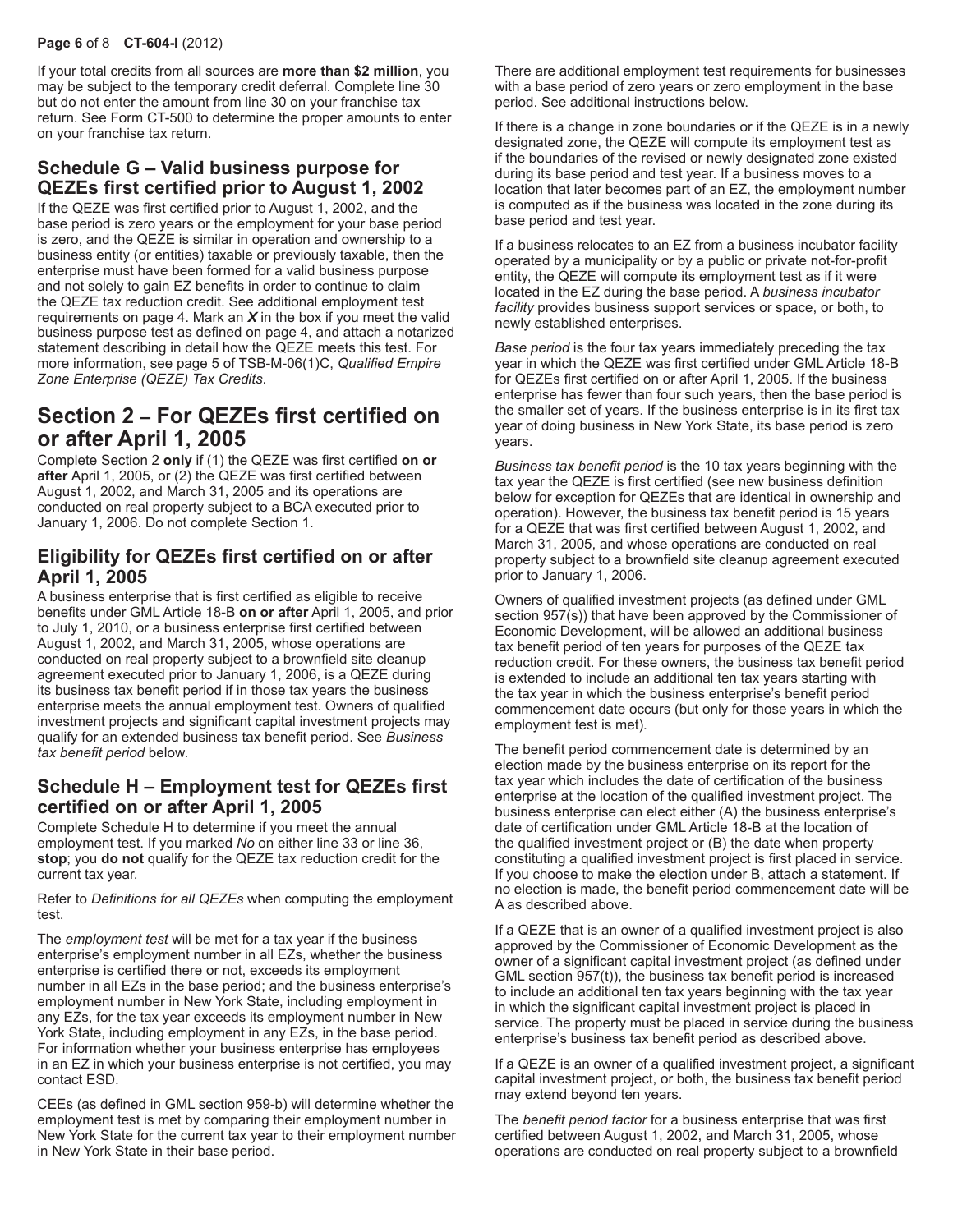site cleanup agreement executed prior to January 1, 2006, is a number from zero to one based on the tax year of the business tax benefit period that is designed to phase out the benefit in the last five years of the business tax benefit period (See Form CT-604, page 3, *Benefit period factor table.)*

For all others, the benefit period factor is 1.0.

#### **Additional employment test requirements for businesses with a base period of zero years or zero employment in the base period**

For a business enterprise first **certified on or after April 1, 2005**, if the base period is zero years or the base period employment is zero and the employment number in the zone is greater than zero in a tax year, the enterprise meets the employment test **only** if the enterprise qualifies as a new business.

*New business* means any business entity, except one that is substantially similar in operation and in ownership to a business entity taxable, or previously taxable, under Tax Law, Article 9, section 183, 184, 185, or 186; Article 9-A, 32, or 33; former Article 23 (or that would have been subject to Article 23 as this article was in effect January 1, 1980); or the income (or losses) of which is (or was) included under Article 22.

A business enterprise that is approved by the Commissioner of Economic Development as the owner of a qualified investment project or a significant capital investment project will be considered a new business for purposes of the QEZE tax reduction credit if it:

- has a base period of zero years;
- has placed property (or a project that includes such property) in service which comprises the qualified investment project or significant investment project; and
- is certified by December 31, 2007.

For tax years beginning on or after January 1, 2005, a business that is identical in ownership and operation to an existing taxpayer will meet the new business test if the businesses are operating in different counties in the state. The new business **must use the remaining business tax benefit period** of the existing identical taxpayer.

#### **Part 1 – EZ employment**

Compute your employment number within all EZs, whether certified in all zones or not, for the current tax year and the four-year base period. When computing this number, exclude all employees who were not employed by the QEZE for at least one-half of the tax year. CEEs do not complete Part 1. Complete Part 2 only.

For purposes of these instructions, all references to *current tax year*  mean the tax year covered by this claim.

**Line 31 –** For each date specified of the current tax year, enter the number of full-time employees, excluding general executive officers, located within any EZ whether the QEZE is certified in the EZ or not. Divide the total number of full-time EZ employees for the current tax year by the number of the dates occurring during the current tax year (even if you had no employees on those dates) to obtain the current tax year employment number. Make no entries for any dates that did not occur during your tax year. Do not include those dates in the calculation.

**Line 32 –** For each date specified of the base period, enter the number of full-time employees, excluding general executive officers, located within any EZ whether the QEZE is certified in the EZ or not. Divide the total number of full-time EZ employees for each date specified in the four-year base period by the number of dates occurring during the four-year base period (even if you had no employees on those dates) to obtain the base period employment number. Make no entries for any dates prior to the date you began business in New York, and do not include those dates in the calculation.

**Example:** *A QEZE that is a calendar-year filer begins business in New York on April 1, 2004, and is first certified on April 1, 2005. The base period is April 1, 2004 - December 31, 2004, a short tax year. Since March 31, 2004, does not occur during this enterprise's base period, no entry is made for this date. The QEZE has no employees on June 30, 2004. It hires three employees on July 1, 2004. The QEZE will compute its total number of full‑time employees within all EZs in the base period as follows:*

| Base period<br>employment number |                                                                       | Tax year ending<br>$(mm-vv)$ | Mar 31 | June $30$ | Sept 30 | Dec 31 | Total |
|----------------------------------|-----------------------------------------------------------------------|------------------------------|--------|-----------|---------|--------|-------|
| a                                | Number in base year 1                                                 | $12 - 04$                    |        |           | 3       | 3      |       |
| b                                | Number in base year 2                                                 |                              |        |           |         |        |       |
| С                                | Number in base year 3                                                 |                              |        |           |         |        |       |
|                                  | Number in base year 4                                                 |                              |        |           |         |        |       |
| e                                | Total number of full-time employees within all EZs in the base period |                              |        |           |         |        |       |

*In this example, the employment number within all EZs in the base period is 2 (six divided by three) because the QEZE divides the total number of full-time EZ employees by the number of dates that occurred in the QEZE's base period. The base period in this instance was one short tax year.*

**Note:** For QEZEs that are first certified on or after April 1, 2005, if the base period is zero years (there are no dates occurring during your base period) or the base period employment is zero and your employment number in EZs is greater than zero during the current tax year, the employment test will be met only if the enterprise qualifies as a new business, as defined on page 6.

**Line 33 –** The EZ current tax year employment number (line 31) must exceed the EZ base period employment number (line 32) to qualify for the QEZE tax reduction credit. If you marked *No,* **stop**; you **do not** qualify for this credit.

#### **Part 2 – New York State employment**

Complete Part 2 in the same manner as Part 1; however, include all employees who are located within New York State. When computing this number, first exclude all employees who were not employed by the QEZE for at least one-half of the tax year.

**Line 36 –** The current tax year employment number in New York State (line 34) must exceed the base period employment number in New York State (line 35) to qualify for the QEZE tax reduction credit. If you marked *No,* **stop**; you **do not** qualify for this credit.

## **Schedule I – Computation of test year employment number within the EZs in which you are certified**

**Line 37 –** Divide the total number of full-time employees within the EZs in your test year by the number of the dates occurring during the year (even if you had no employees on those dates) to obtain your test year employment number. Make no entries for any dates that did not occur during your test year. Do not include those dates in the calculation. Include only the employees working within EZs in which you are certified.

**Note:** CEEs enter the New York State employment number for the test year.

### **Schedule J – Employment increase factor**

The employment increase factor (see *Definitions for all QEZEs)*  cannot exceed 1.0. If your test year employment number is zero, and your current tax year employment number is greater than zero, your employment increase factor is 1.0.

**Line 38 –** Include on this line the current tax year employment number in the EZs in which you are certified.